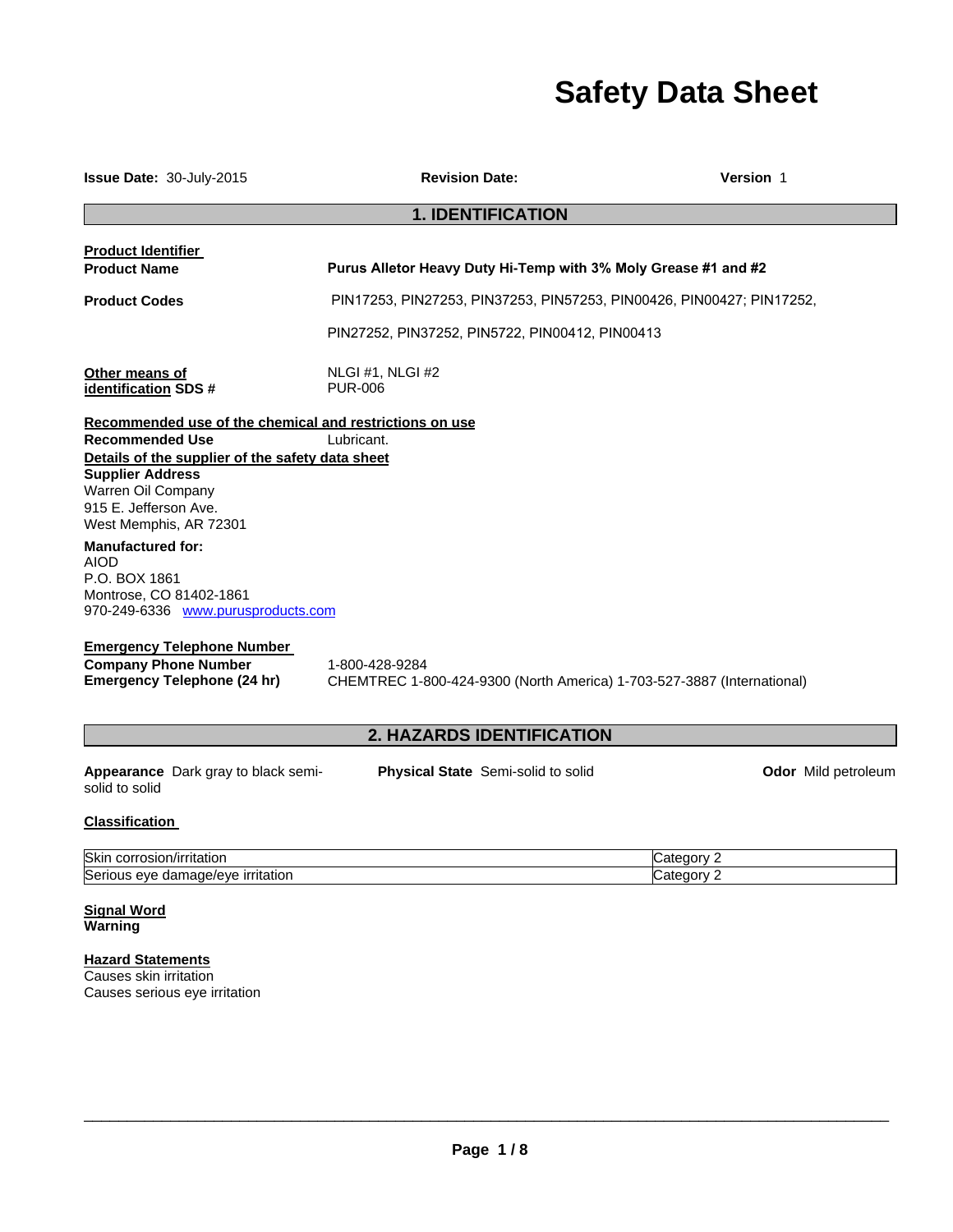

## **Precautionary Statements - Prevention**

Wash face, hands and any exposed skin thoroughly after handling Wear eye/face protection

#### **Precautionary Statements - Response**

IF IN EYES: Rinse cautiously with water for several minutes. Remove contact lenses, if present and easy to do. Continue rinsing. If eye irritation persists: Get medical advice/attention IF ON SKIN: Wash with plenty of soap and water If skin irritation occurs: Get medical advice/attention Take off contaminated clothing and wash it before reuse

#### **Precautionary Statements - Disposal**

Dispose of contents/container to an approved waste disposal plant

#### **Unknown Acute Toxicity**

14.9% of the mixture consists of ingredient(s) of unknown toxicity

## **3. COMPOSITION/INFORMATION ON INGREDIENTS**

| <b>Chemical Name</b>                                    | <b>CAS No</b> | Weight-% |
|---------------------------------------------------------|---------------|----------|
| Severely Hydrotreated Heavy Naphthenic<br>Petroleum Oil | 64742-52-5    | 70-80    |
| Molvbdenum Disulfide                                    | 1317-33-5     | $1 - 10$ |
| Lithium Hydroxide Solution                              | 1310-66-3     | $1 - 10$ |
| Residual oils (petroleum), solvent refined              | 64742-01-4    | $1 - 10$ |
| Antimony diamyldithiocarbamate                          | 15890-25-2    | $1 - 10$ |

\*\*If Chemical Name/CAS No is "proprietary" and/or Weight-% is listed as a range, the specific chemical identity and/or percentage of composition has been withheld as a trade secret.\*\*

## **4. FIRST-AID MEASURES**

| <b>First Aid Measures</b> |                                                                                                                                                                                                                                                                                                                                                                                                                                                                                                                                      |
|---------------------------|--------------------------------------------------------------------------------------------------------------------------------------------------------------------------------------------------------------------------------------------------------------------------------------------------------------------------------------------------------------------------------------------------------------------------------------------------------------------------------------------------------------------------------------|
| <b>General Advice</b>     | If exposed or concerned: Get medical advice/attention. Take proper precautions to ensure<br>your own health and safety before attempting rescue or providing first aid.                                                                                                                                                                                                                                                                                                                                                              |
| <b>Eye Contact</b>        | Check for and remove contact lenses. Flush eyes with cool, clean, low-pressure water<br>while occasionally lifting and lowering eyelids. Seek medical attention if excessive tearing,<br>redness or pain persists.                                                                                                                                                                                                                                                                                                                   |
| <b>Skin Contact</b>       | If burned by hot material, cool skin by quenching with large amounts of cool water. For<br>contact with product at ambient temperatures, remove contaminated shoes and clothing.<br>Wipe off excess material. Wash exposed skin with mild soap and water. Seek medical<br>attention if tissue appears damaged or if pain or irritation persists. Thoroughly clean<br>contaminated clothing before reuse. Clean or discard contaminated leather goods. If<br>material is injected under the skin, seek medical attention immediately. |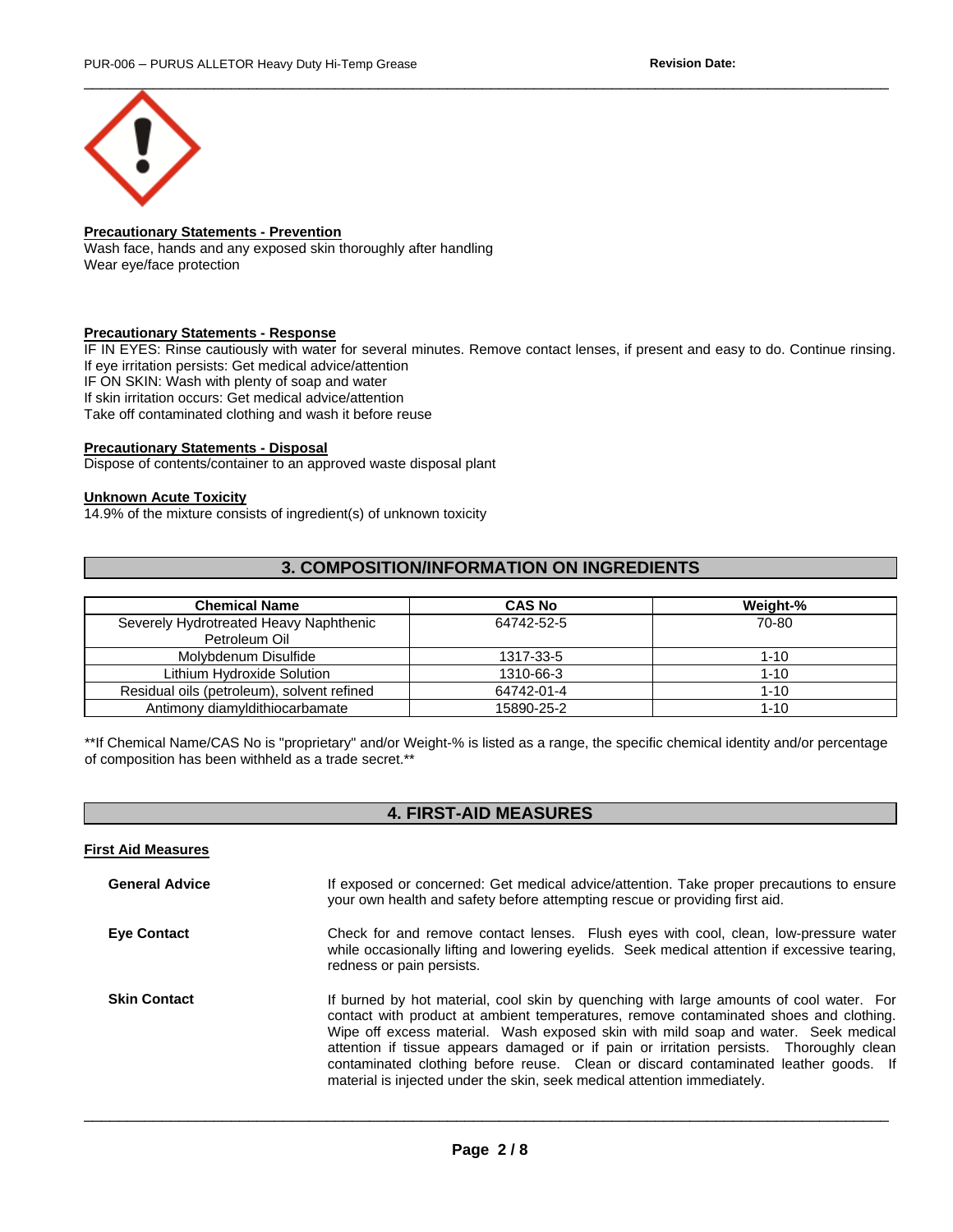| <b>Inhalation</b>                   | Vaporization is not expected at ambient temperatures. This material is not expected to<br>cause inhalation-related disorders under anticipated conditions of use. In case of<br>overexposure, move the person to fresh air.                                                                                                                       |  |
|-------------------------------------|---------------------------------------------------------------------------------------------------------------------------------------------------------------------------------------------------------------------------------------------------------------------------------------------------------------------------------------------------|--|
| Ingestion                           | Do not induce vomiting unless directed to by a physician. Rinse out mouth with water.<br>Never give anything by mouth to a person who is not fully conscious. Allow small quantities<br>to pass through the digestive system. If large amounts are swallowed or irritation of<br>discomfort, seek medical attention immediately.                  |  |
| Most important symptoms and effects |                                                                                                                                                                                                                                                                                                                                                   |  |
| <b>Symptoms</b>                     | Causes skin irritation. Causes serious eye irritation.                                                                                                                                                                                                                                                                                            |  |
|                                     | Indication of any immediate medical attention and special treatment needed                                                                                                                                                                                                                                                                        |  |
| <b>Notes to Physician</b>           | Skin: In the event of injection in underlying tissue, immediate treatment should include<br>extensive incision, debridement and saline irrigation. Inadequate treatment can result in<br>ischemia and gangrene. Early symptoms may be minimal. Ingestion: Check for possible<br>bowel obstruction with ingestion of large quantities of material. |  |

 $\Box$ 

# **5. FIRE-FIGHTING MEASURES**

#### **Suitable Extinguishing Media**

Use dry chemical, foam, carbon dioxide or water fog.

**Unsuitable Extinguishing Media** Not determined.

#### **Specific Hazards Arising from the Chemical**

Water or foam may cause frothing. Molten material can form flaming droplets if ignited. Use of water on product above 100°C

(212°F) can cause product to expand with explosive force.

**Hazardous Combustion Products** Carbon dioxide, carbon monoxide, smoke, fumes, unburned hydrocarbons and oxides of sulfur, phosphorus, zinc and/ or nitrogen.

#### **Protective equipment and precautions for firefighters**

As in any fire, wear self-contained breathing apparatus pressure-demand, MSHA/NIOSH (approved or equivalent) and full protective gear. Carbon dioxide and inert gas can displace oxygen. Use caution when applying carbon dioxide or inert gas in confined spaces. Fight the fire from a safe distance in a protected location. Open any masses with a water stream to prevent reignition due to smoldering. Cool surface with water fog. Do not allow liquid runoff to enter sewers or public waters.

## **6. ACCIDENTAL RELEASE MEASURES**

#### **Personal precautions, protective equipment and emergency procedures**

**Personal Precautions** Use personal protective equipment as required. Do not touch damaged containers or spilled material unless wearing appropriate protective clothing. Slipping hazard; do not walk through spilled material.

#### **Methods and material for containment and cleaning up**

**Methods for Containment** Stop leak if you can do it without risk.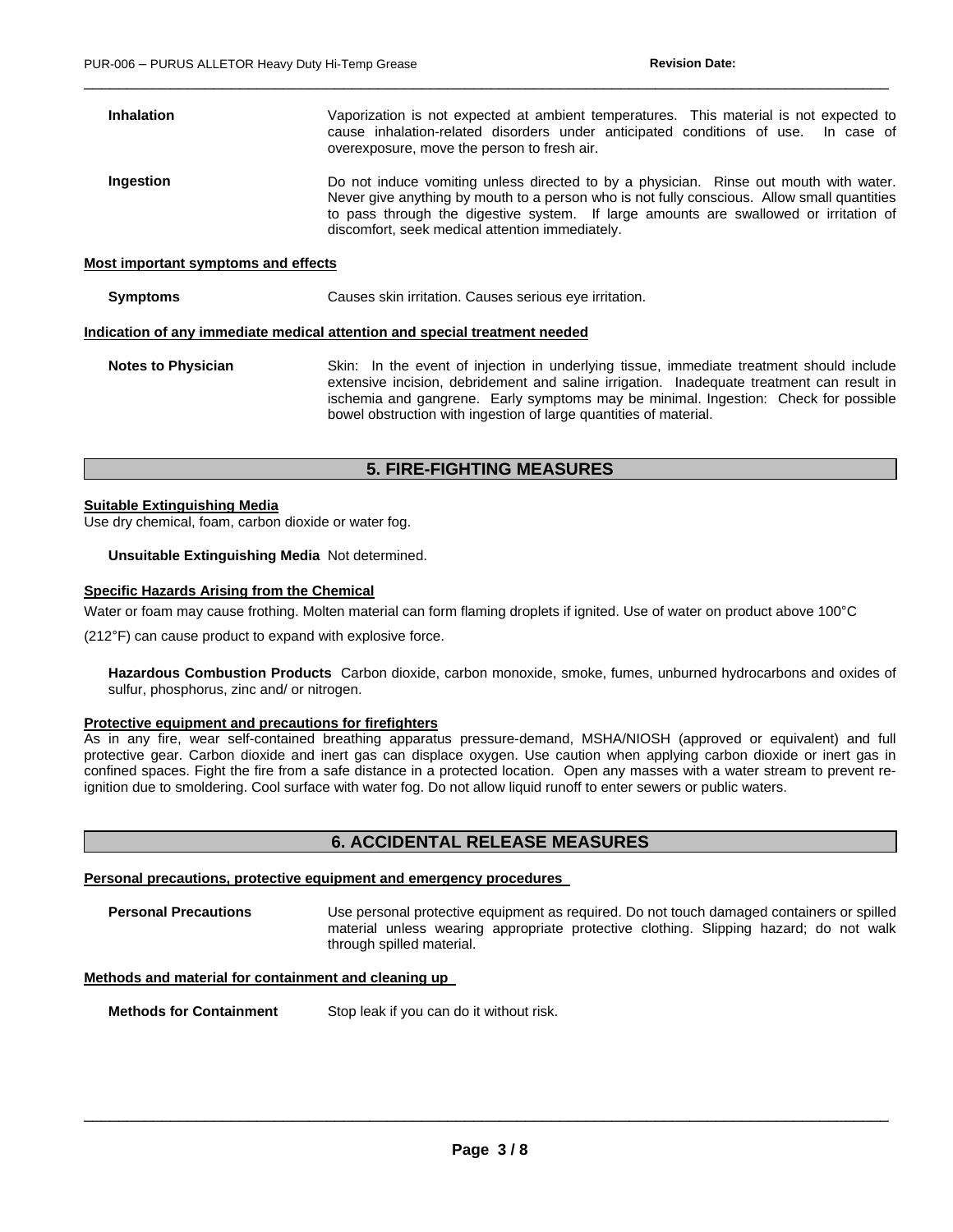**Methods for Clean-Up For small spills, absorb or cover with dry earth, sand or other inert non-combustible** absorbent material and place into waste containers for lateral disposal. Contain large spills to maximize product recovery or disposal. In urban areas, clean up spill as soon as possible. In natural environments, seek clean up advice from specialists to minimize physical habitat damage.

 $\Box$ 

## **7. HANDLING AND STORAGE**

#### **Precautions for safe handling**

| Advice on Safe Handling                                      | If this product is stored or applied in high-pressure systems such as grease guns or<br>hydraulic lines, there is the potential for accidental injection into the skin and underlying<br>tissues. Empty containers may contain product residue that can ignite with explosive force.<br>Do not pressurize, cut, weld, braze, solder, drill, grind, or expose empty containers to heat,<br>sparks or open flames. |
|--------------------------------------------------------------|------------------------------------------------------------------------------------------------------------------------------------------------------------------------------------------------------------------------------------------------------------------------------------------------------------------------------------------------------------------------------------------------------------------|
| Conditions for safe storage, including any incompatibilities |                                                                                                                                                                                                                                                                                                                                                                                                                  |
| <b>Storage Conditions</b>                                    | Keep containers tightly closed in a dry, cool and well-ventilated place.                                                                                                                                                                                                                                                                                                                                         |

**Incompatible Materials Strong oxidizing agents.** 

# **8. EXPOSURE CONTROLS/PERSONAL PROTECTION**

## **Exposure Guidelines**

| <b>Chemical Name</b>                   | <b>ACGIH TLV</b>                       | <b>OSHA PEL</b>                        | <b>NIOSH IDLH</b>              |
|----------------------------------------|----------------------------------------|----------------------------------------|--------------------------------|
| Severely Hydrotreated Heavy Naphthenic | TWA: 5 mg/m $3$ (oil mist)             | TWA: 5mg/m <sup>3</sup> (oil mist)     | TWA: none estab.               |
| Petroleum Oil                          | STEL: 10 mg/m <sup>3</sup> (oil mist)  | STEL: none estab.                      | STEL: none estab.              |
| 64742-52-5                             |                                        |                                        |                                |
| Molybdenum Disulfide                   | TWA: 10 mg/m <sup>3</sup> Mo inhalable | TWA: 15 $mg/m3$ total dust             | IDLH: $5000 \text{ mg/m}^3$ Mo |
| 1317-33-5                              | fraction                               | (vacated) TWA: 10 mg/m <sup>3</sup> Mo |                                |
|                                        | TWA: $3 \text{ mg/m}^3$ Mo respirable  |                                        |                                |
|                                        | fraction                               |                                        |                                |
| Antimony diamyldithiocarbamate         | TWA: $0.5 \text{ ma/m}^3$ Sb           | TWA: $0.5 \text{ mg/m}^3$ Sb           | IDLH: 50 mg/m <sup>3</sup> Sb  |
| 15890-25-2                             |                                        | (vacated) TWA: $0.5 \text{ mg/m}^3$ Sb | TWA: $0.5 \text{ mg/m}^3$ Sb   |

#### **Appropriate engineering controls**

**Engineering Controls** Provide exhaust ventilation or other engineering controls to keep the airborne concentrations of vapors below their respective threshold limit value. Ensure that eyewash stations and safety showers are proximal to the work-station location.

## **Individual protection measures, such as personal protective equipment**

| <b>Eve/Face Protection</b>      | Wear safety glasses with side shields (or goggles).                                                                                                                  |
|---------------------------------|----------------------------------------------------------------------------------------------------------------------------------------------------------------------|
| <b>Skin and Body Protection</b> | Chemical resistant, impermeable gloves. Long sleeve shirt and long pants. Wear a lab coat.<br>Aprons.                                                                |
| <b>Respiratory Protection</b>   | Ensure adequate ventilation, especially in confined areas. In case of inadequate ventilation<br>or risk of inhalation of vapors, use suitable respiratory equipment. |

**General Hygiene Considerations** Handle in accordance with good industrial hygiene and safety practice.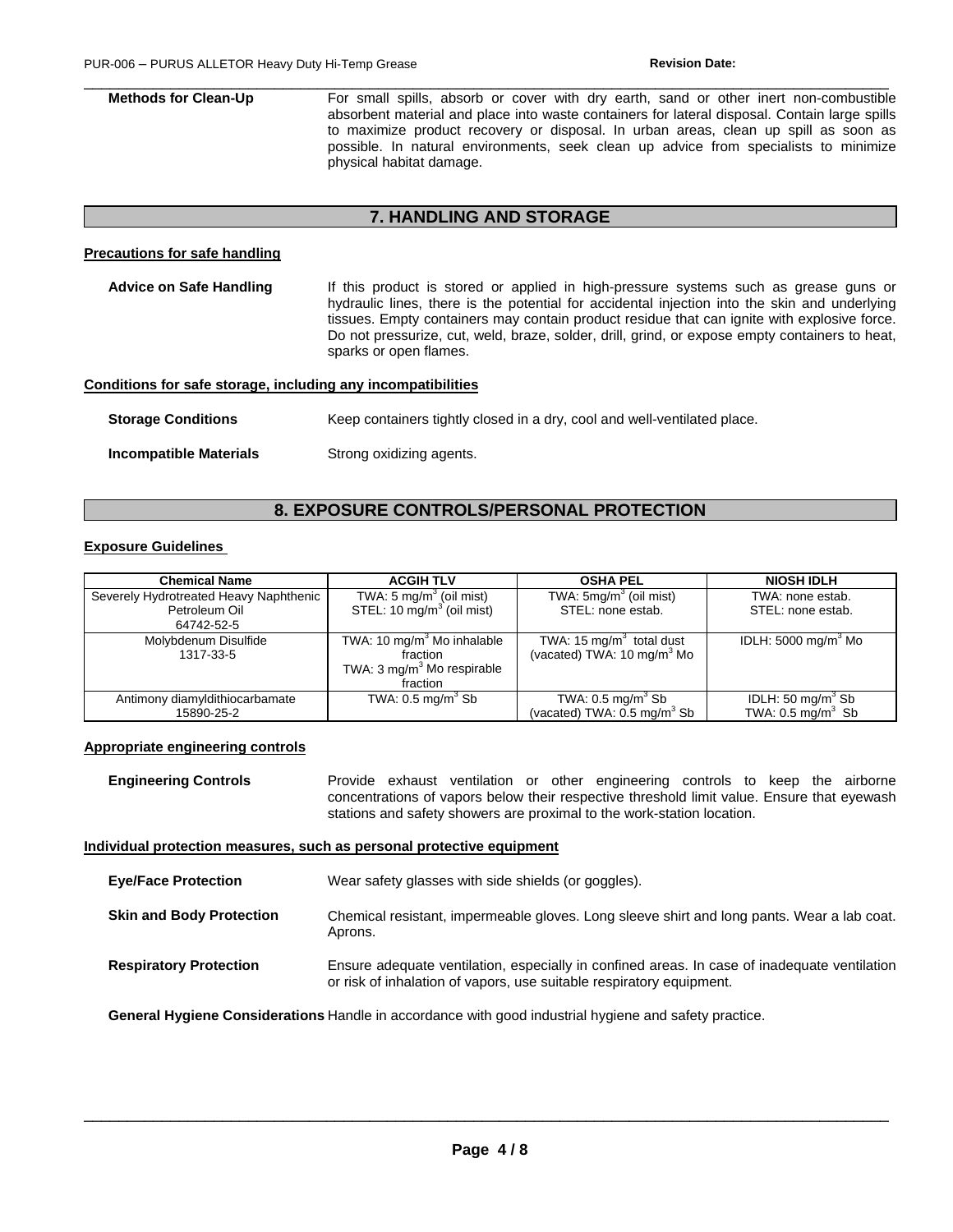## $\Box$ **9. PHYSICAL AND CHEMICAL PROPERTIES**

#### **Information on basic physical and chemical properties**

| <b>Physical State</b>               | Semi-solid to solid                    |                       |                |
|-------------------------------------|----------------------------------------|-----------------------|----------------|
| Appearance                          | Dark gray to black semi-solid to solid | Odor                  | Mild petroleum |
| Color                               | Dark gray to black                     | <b>Odor Threshold</b> | Not determined |
| <b>Property</b>                     | Values                                 | Remarks • Method      |                |
| рH                                  | Not available                          |                       |                |
| <b>Melting Point/Freezing Point</b> | Not available                          |                       |                |
| <b>Boiling Point/Boiling Range</b>  | Not available                          |                       |                |
| <b>Flash Point</b>                  | 150 °C / 302 °F                        | Open cup              |                |
| <b>Evaporation Rate</b>             | Not available                          |                       |                |
| <b>Flammability (Solid, Gas)</b>    | Not determined                         |                       |                |
| <b>Upper Flammability Limits</b>    | Not available                          |                       |                |
| <b>Lower Flammability Limit</b>     | Not available                          |                       |                |
| <b>Vapor Pressure</b>               | <0.001 kPa (<0.01 mm Hg) (at 20°C)     |                       |                |
| <b>Vapor Density</b>                | >10                                    | $(Air=1)$             |                |
| <b>Specific Gravity</b>             | 0.93                                   | (Water = 1)           |                |
| <b>Water Solubility</b>             | Negligible                             |                       |                |
| Solubility in other solvents        | Not determined                         |                       |                |
| <b>Partition Coefficient</b>        | Not determined                         |                       |                |
| <b>Auto-ignition Temperature</b>    | Not available                          |                       |                |
| <b>Decomposition Temperature</b>    | Not determined                         |                       |                |
| <b>Kinematic Viscosity</b>          | Not determined                         |                       |                |
| <b>Dynamic Viscosity</b>            | Not determined                         |                       |                |
| <b>Explosive Properties</b>         | Not determined                         |                       |                |
| <b>Oxidizing Properties</b>         | Not determined                         |                       |                |

# **10. STABILITY AND REACTIVITY**

#### **Reactivity**

Not reactive under normal conditions.

#### **Chemical Stability**

Stable under recommended storage conditions.

#### **Possibility of Hazardous Reactions**

None under normal processing.

Hazardous Polymerization Not expected to occur.

#### **Conditions to Avoid**

Keep away from extreme heat, sparks, open flame and incompatible materials.

## **Incompatible Materials**

Strong oxidizing agents.

#### **Hazardous Decomposition Products**

Carbon dioxide, carbon monoxide, smoke, fumes, unburned hydrocarbons and oxides of sulfur, phosphorus, zinc and/ or nitrogen.

## **11. TOXICOLOGICAL INFORMATION**

## **Information on likely routes of exposure**

#### **Product Information**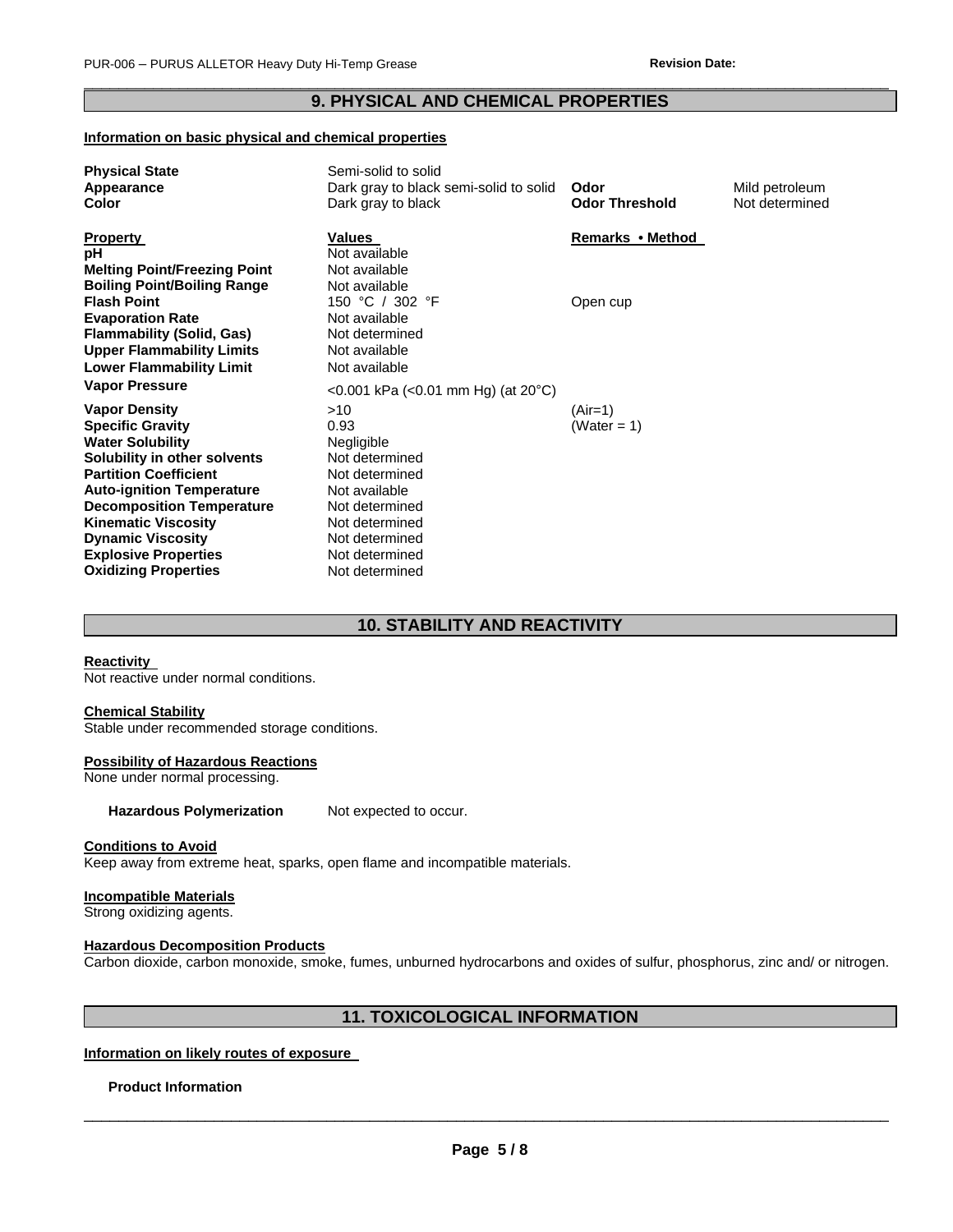| <b>Eye Contact</b>  | Causes serious eye irritation. |
|---------------------|--------------------------------|
| <b>Skin Contact</b> | Causes skin irritation.        |
| <b>Inhalation</b>   | Do not inhale.                 |
| Ingestion           | Do not ingest.                 |

#### **Component Information**

| <b>Chemical Name</b>                                        | Oral LD50            | Dermal LD50             | <b>Inhalation LC50</b>               |
|-------------------------------------------------------------|----------------------|-------------------------|--------------------------------------|
| Molybdenum Disulfide<br>1317-33-5                           |                      |                         | $>$ 2820 mg/m <sup>3</sup> (Rat) 4 h |
| Azelaic acid<br>123-99-9                                    | $>$ 5 g/kg (Rat)     |                         |                                      |
| Residual oils (petroleum), solvent<br>refined<br>64742-01-4 | $>$ 5000 mg/kg (Rat) | $>$ 2000 mg/kg (Rabbit) | $= 2.18$ mg/L (Rat) 4 h              |

 $\Box$ 

#### **Information on physical, chemical and toxicological effects**

| <b>Symptoms</b>                                         | Please see section 4 of this SDS for symptoms.                                                            |
|---------------------------------------------------------|-----------------------------------------------------------------------------------------------------------|
|                                                         | Delayed and immediate effects as well as chronic effects from short and long-term exposure                |
| <b>Skin corrosion/irritation</b>                        | Causes skin irritation.                                                                                   |
| Serious eye damage/eye<br>irritation                    | Causes serious eye irritation.                                                                            |
| Carcinogenicity                                         | This product does not contain any carcinogens or potential carcinogens as listed by OSHA,<br>IARC or NTP. |
| <b>Numerical measures of toxicity</b><br>Not determined |                                                                                                           |
| <b>Unknown Acute Toxicity</b>                           | 14.9% of the mixture consists of ingredient(s) of unknown toxicity.                                       |
|                                                         |                                                                                                           |

# **12. ECOLOGICAL INFORMATION**

#### **Ecotoxicity**

The product is not classified as environmentally hazardous. However, this does not exclude the possibility that large or frequent spills can have a harmful or damaging effect on the environment.

## **Component Information**

| <b>Chemical Name</b>                                                     | Algae/aquatic plants | <b>Fish</b>                                 | <b>Toxicity to</b><br>microorganisms | Crustacea                             |
|--------------------------------------------------------------------------|----------------------|---------------------------------------------|--------------------------------------|---------------------------------------|
| Severely Hydrotreated<br>Heavy Naphthenic<br>Petroleum Oil<br>64742-52-5 |                      | 5000: 96 h Oncorhynchus<br>mykiss mg/L LC50 |                                      | 1000: 48 h Daphnia magna<br>mg/L EC50 |
| Residual oils (petroleum),<br>solvent refined<br>64742-01-4              |                      | 5000: 96 h Oncorhynchus<br>mykiss mg/L LC50 |                                      | 1000: 48 h Daphnia magna<br>mg/L EC50 |

## **Persistence/Degradability**

Not determined.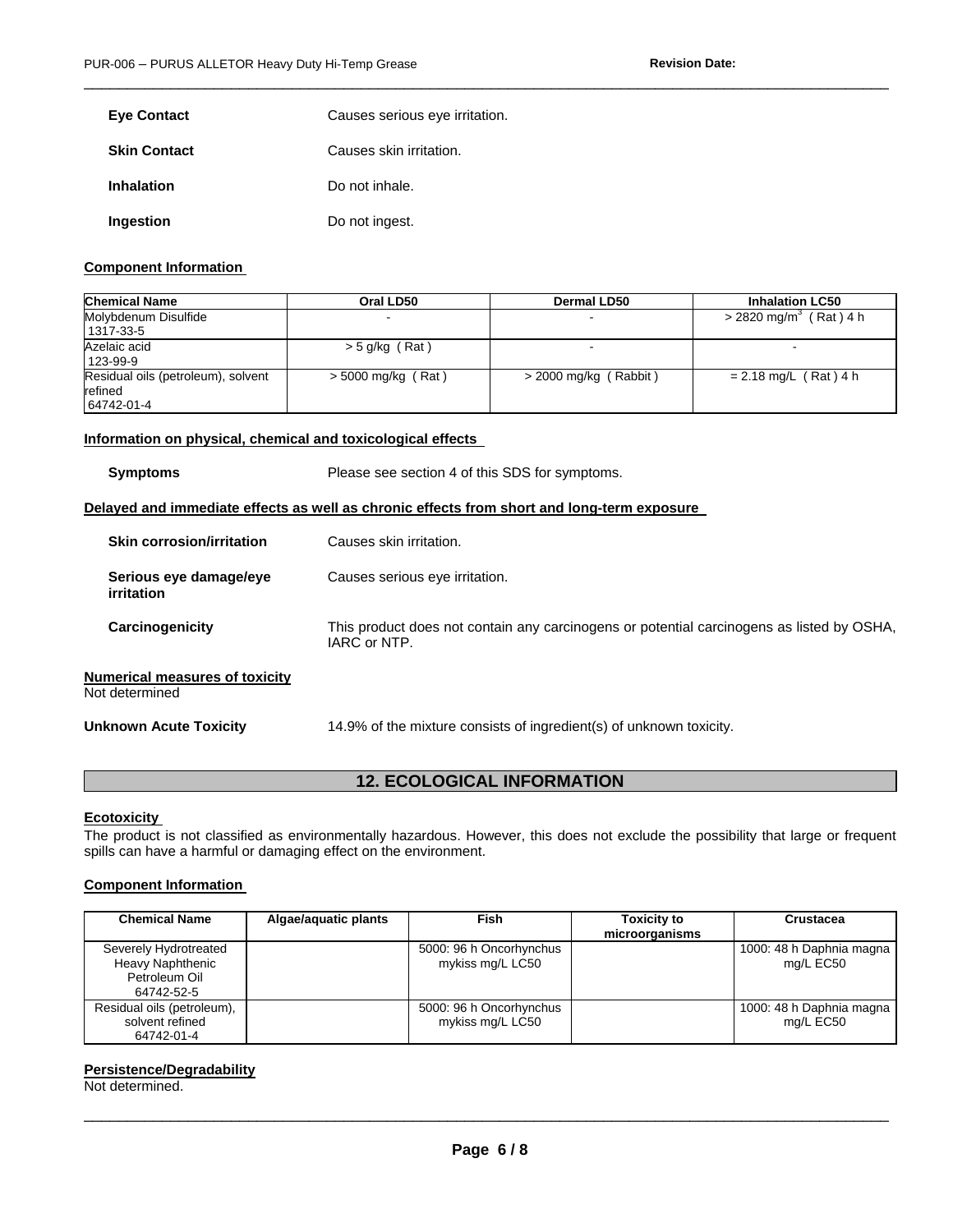## **Bioaccumulation**

Not determined.

**Mobility** Not determined

**Other Adverse Effects**

Not determined

# **13. DISPOSAL CONSIDERATIONS**

 $\Box$ 

#### **Waste Treatment Methods**

| <b>Disposal of Wastes</b>     | regulations. |  | Disposal should be in accordance with applicable regional, national and local laws and |  |  |  |  |
|-------------------------------|--------------|--|----------------------------------------------------------------------------------------|--|--|--|--|
| <b>Contaminated Packaging</b> | regulations. |  | Disposal should be in accordance with applicable regional, national and local laws and |  |  |  |  |

#### **California Hazardous Waste Status**

| <b>Chemical Name</b>           | California Hazardous Waste Status |
|--------------------------------|-----------------------------------|
| Antimony diamyldithiocarbamate | ⊺oxic<br>$\sim$ $\sim$            |
| 5890-25-2                      |                                   |

# **14. TRANSPORT INFORMATION**

| <b>Note</b> | Please see current shipping paper for most up to date shipping information, including<br>exemptions and special circumstances. |
|-------------|--------------------------------------------------------------------------------------------------------------------------------|
| <u>DOT</u>  | Not regulated                                                                                                                  |
| <u>IATA</u> | Not regulated                                                                                                                  |
| <b>IMDG</b> | Not regulated                                                                                                                  |

# **15. REGULATORY INFORMATION**

#### **International Inventories**

Listed

**Legend:** 

*TSCA - United States Toxic Substances Control Act Section 8(b) Inventory* 

#### **US Federal Regulations**

## **SARA 313**

| <b>Chemical Name</b>                        | CAS No     | Weight-% | SARA 313 - Threshold<br>Values % |
|---------------------------------------------|------------|----------|----------------------------------|
| Antimony diamyldithiocarbamate - 15890-25-2 | 15890-25-2 | l-10     | .U                               |
| Zinc diamyldithiocarbamate - 15337-18-5     | 15337-18-5 |          | .U                               |

## **CWA (Clean Water Act)**